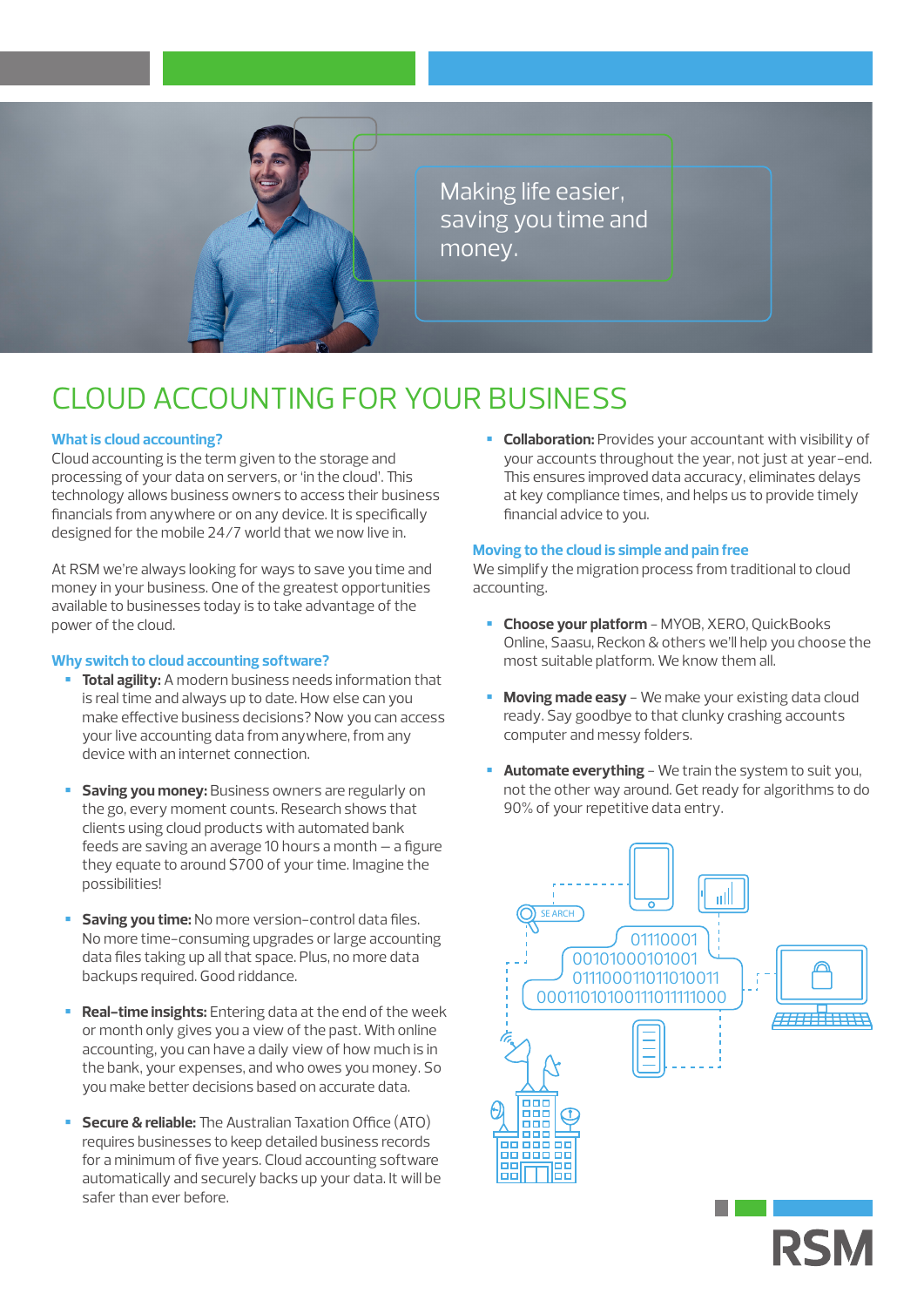## COMPARING CLOUD ACCOUNTING SYSTEMS

This comparison chart is designed to differentiate between various accounting software packages. These discussion points should be used to identify your accounting software requirements, and expand on the capabilities and limitations of each product. Please speak to your accountant before making a selection.

|                                                                   | <b>QuickBooks</b><br>Online (QBO)                                         | <b>Xero</b>                                                                                         | <b>MYOB</b><br><b>Essentials</b>                                                                         | <b>MYOB</b><br><b>AccountRight</b><br><b>Live</b>                                                             | <b>Reckon One</b>                                                                                                          |  |  |  |  |
|-------------------------------------------------------------------|---------------------------------------------------------------------------|-----------------------------------------------------------------------------------------------------|----------------------------------------------------------------------------------------------------------|---------------------------------------------------------------------------------------------------------------|----------------------------------------------------------------------------------------------------------------------------|--|--|--|--|
| <b>Levels</b>                                                     | <b>Simple Start</b><br><b>Essentials</b><br><b>Plus</b>                   | <b>Starter</b><br>Standard<br><b>Premium</b><br>10/20/50/100                                        | <b>Essentials Accounting</b><br><b>Essentials Accounting</b><br>with Payroll                             | <b>Standard</b><br><b>Plus</b><br>Premier                                                                     | Core module plus<br>customisable modules;<br><b>Invoicing, Bank Feeds,</b><br>Projects, Time &<br><b>Expenses, Payroll</b> |  |  |  |  |
| <b>Completely</b><br>online                                       |                                                                           |                                                                                                     |                                                                                                          | Software required,<br>functionality to work<br>in 'the cloud' and offline                                     |                                                                                                                            |  |  |  |  |
| <b>Functionality</b>                                              |                                                                           |                                                                                                     |                                                                                                          |                                                                                                               |                                                                                                                            |  |  |  |  |
| <b>Unlimited quotes</b><br>and invoices                           |                                                                           | Available in Standard<br>and Premium                                                                |                                                                                                          |                                                                                                               | Add purchase & sales<br>approval for medium<br>level subscription                                                          |  |  |  |  |
| <b>Recurrent</b><br>invoicing                                     | Available in Essentials<br>and Plus                                       | Available in Standard<br>and Premium                                                                | $\overline{\mathsf{x}}$                                                                                  |                                                                                                               | Available with invoicing<br>module                                                                                         |  |  |  |  |
| <b>Purchase orders</b>                                            | Available in Plus                                                         |                                                                                                     |                                                                                                          |                                                                                                               | Available with invoicing<br>module                                                                                         |  |  |  |  |
| <b>Bank feeds (all</b><br>major and most<br>large Aust.<br>banks) |                                                                           |                                                                                                     | Uses BankLink (nearly<br>all banks supported)                                                            | Uses BankLink (nearly<br>all banks supported)                                                                 |                                                                                                                            |  |  |  |  |
| Inventory                                                         | Available in Plus                                                         | Basic functionality;<br>integrates<br>with inventory<br>management                                  | $\boldsymbol{\mathsf{x}}$<br>(third party products<br>available)                                         | Advanced functions<br>beyond stock on hand,<br>including price breaks,<br>auto-build and part<br>unit selling | $\overline{\mathsf{x}}$<br>(third party products<br>available)                                                             |  |  |  |  |
| <b>Payroll</b>                                                    | 10 employees included,<br>\$4 for each additional<br>employee             | Employee<br>numbers limited by<br>subscriptions; basic<br>payroll functionality                     | Essentials - One<br>Employee,<br><b>Essentials with Payroll</b><br>- Unlimited Employees                 | Unlimited employees                                                                                           | Unlimited employees                                                                                                        |  |  |  |  |
| <b>Multiple</b><br><b>currencies</b>                              | Available in Essentials<br>and Plus                                       | Available in Premium                                                                                | $\boldsymbol{\mathsf{x}}$                                                                                | $\boldsymbol{\mathsf{x}}$                                                                                     | $\boldsymbol{\mathsf{x}}$                                                                                                  |  |  |  |  |
| Income/expense<br>tracking                                        |                                                                           | Only available in two<br>categories, with<br>unlimited tracking of<br>subcategories                 |                                                                                                          |                                                                                                               | Available with project<br>management module                                                                                |  |  |  |  |
| Superstream<br>compliant                                          | Available through<br>Keypay                                               | Available in Premium                                                                                | Pay Super feature<br>included in Essentials<br>with Payroll                                              | Pay Super feature<br>included                                                                                 | Included with release<br>of payroll module                                                                                 |  |  |  |  |
| <b>GST capable</b>                                                |                                                                           | Consolidated                                                                                        |                                                                                                          |                                                                                                               |                                                                                                                            |  |  |  |  |
| Tablet &<br>smartphone apps                                       | Limited features<br>available for invoicing<br>& viewing contacts         | Features available<br>for invoicing, creating<br>expense claims and<br>reconciling bank<br>accounts | Basic features of<br>invoicing, add/editing<br>contacts and taking<br>card payments<br>through PayDirect | Basic features of<br>invoicing, add/editing<br>contacts and taking<br>card payments<br>through PayDirect      | Limited features.<br>available for viewing<br>net position, sending<br>invoices and managing<br>contacts                   |  |  |  |  |
| <b>Job tracking</b>                                               | Available in Plus                                                         | $\boldsymbol{\mathsf{x}}$                                                                           | $\boldsymbol{\mathsf{x}}$                                                                                |                                                                                                               | Available with projects<br>module                                                                                          |  |  |  |  |
| <b>Budgeting</b>                                                  | Available in Plus                                                         | Basic functionality;<br>add-ons available                                                           | $\overline{\mathsf{x}}$                                                                                  |                                                                                                               | Available with core<br>subscription                                                                                        |  |  |  |  |
| <b>Built-in reports</b>                                           | Simple Start 20+<br>Essentials 40+<br>Plus 65+                            | $40+$                                                                                               | $30+$                                                                                                    | $150+$                                                                                                        | $22+$                                                                                                                      |  |  |  |  |
| Unlimited user<br>access                                          | <b>Tiered Access Simple</b><br>1user; Essentials 3<br>users; Plus 5 users |                                                                                                     |                                                                                                          |                                                                                                               |                                                                                                                            |  |  |  |  |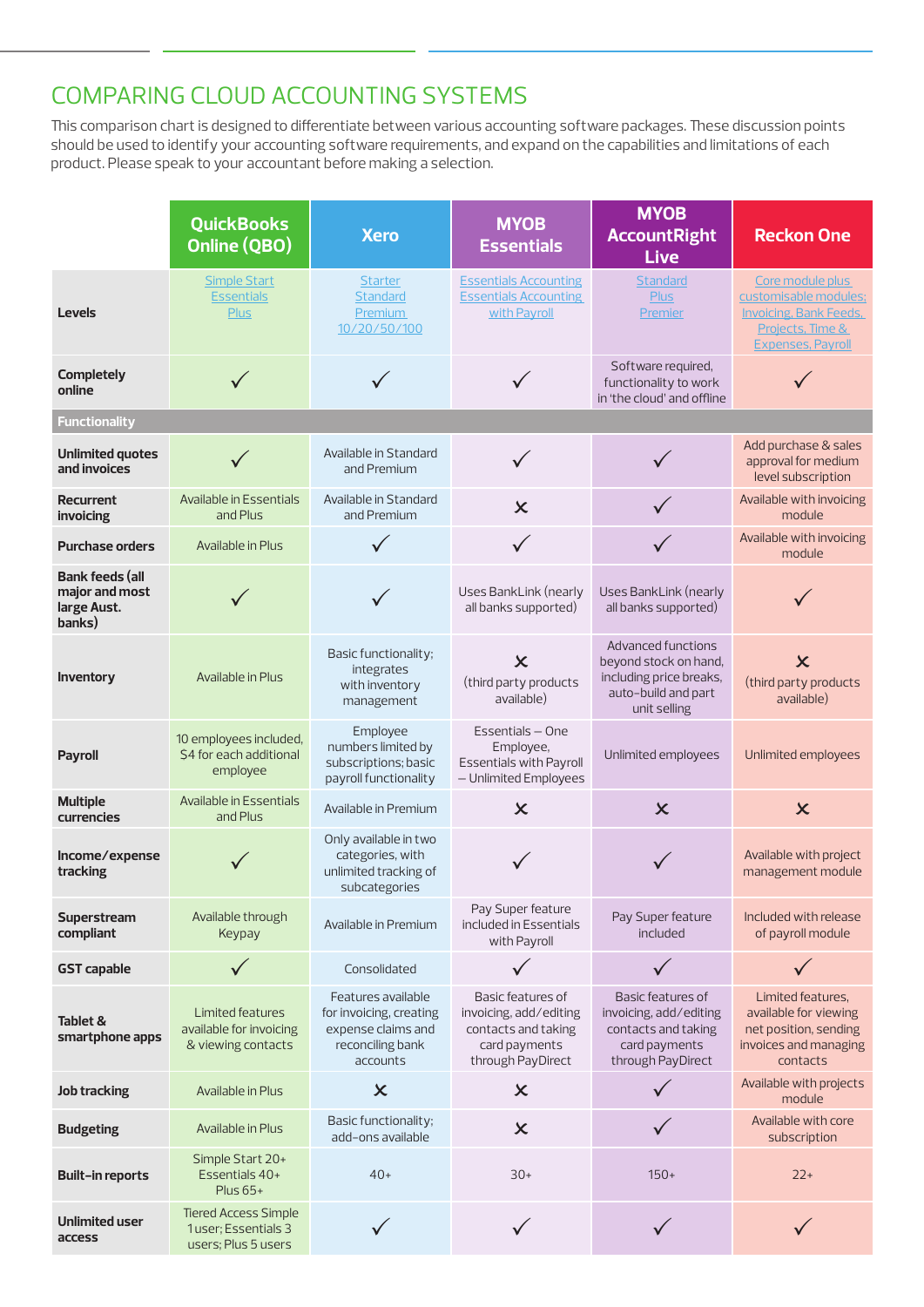|                                           | <b>QuickBooks</b><br>Online (QBO)                                                                                                                                                                                                    | <b>Xero</b>                                                                                                                                                                                                                                                                              | <b>MYOB</b><br><b>Essentials</b>                                                                                                                                                                                                                                                                         | <b>MYOB</b><br><b>AccountRight</b><br><b>Live</b>                                                                                                                                             | <b>Reckon One</b>                                                                                                                                                                                                                                                                                                                                                                                                                  |  |  |  |
|-------------------------------------------|--------------------------------------------------------------------------------------------------------------------------------------------------------------------------------------------------------------------------------------|------------------------------------------------------------------------------------------------------------------------------------------------------------------------------------------------------------------------------------------------------------------------------------------|----------------------------------------------------------------------------------------------------------------------------------------------------------------------------------------------------------------------------------------------------------------------------------------------------------|-----------------------------------------------------------------------------------------------------------------------------------------------------------------------------------------------|------------------------------------------------------------------------------------------------------------------------------------------------------------------------------------------------------------------------------------------------------------------------------------------------------------------------------------------------------------------------------------------------------------------------------------|--|--|--|
| <b>Partners</b>                           |                                                                                                                                                                                                                                      |                                                                                                                                                                                                                                                                                          |                                                                                                                                                                                                                                                                                                          |                                                                                                                                                                                               |                                                                                                                                                                                                                                                                                                                                                                                                                                    |  |  |  |
| <b>Integrations &amp;</b><br>add-ons      | Limited selection due<br>to QBO's recent arrival<br>(expected to grow)                                                                                                                                                               | Extensive 350+ add-<br>ons and growing                                                                                                                                                                                                                                                   | Limited selection                                                                                                                                                                                                                                                                                        | 150- add-ons available<br>(expanding daily)                                                                                                                                                   | Limited selection due<br>to Reckon's recent<br>arrival and developer<br>screening process                                                                                                                                                                                                                                                                                                                                          |  |  |  |
| <b>Support</b>                            |                                                                                                                                                                                                                                      |                                                                                                                                                                                                                                                                                          |                                                                                                                                                                                                                                                                                                          |                                                                                                                                                                                               |                                                                                                                                                                                                                                                                                                                                                                                                                                    |  |  |  |
| <b>Training (free</b><br>online webinars) |                                                                                                                                                                                                                                      |                                                                                                                                                                                                                                                                                          |                                                                                                                                                                                                                                                                                                          |                                                                                                                                                                                               | Classroom and online<br>training also available<br>at a cost                                                                                                                                                                                                                                                                                                                                                                       |  |  |  |
| <b>Support</b>                            | Online chat support                                                                                                                                                                                                                  | Extensive how-to<br>guide and instructional<br>videos                                                                                                                                                                                                                                    | Online library of<br>support notes, phone<br>support, a community<br>forum & live chat                                                                                                                                                                                                                   | Online library of<br>support notes, phone<br>support, a community<br>forum & live chat                                                                                                        | Online library of<br>support notes, phone<br>support & community<br>forum                                                                                                                                                                                                                                                                                                                                                          |  |  |  |
| <b>Pricing</b>                            |                                                                                                                                                                                                                                      |                                                                                                                                                                                                                                                                                          |                                                                                                                                                                                                                                                                                                          |                                                                                                                                                                                               |                                                                                                                                                                                                                                                                                                                                                                                                                                    |  |  |  |
| <b>Monthly fees</b>                       | <b>Click for pricing plans</b>                                                                                                                                                                                                       | <b>Click for pricing plans</b><br>(discounts for multiple<br>organisations)                                                                                                                                                                                                              | <b>Click for pricing plans</b>                                                                                                                                                                                                                                                                           | <b>Click for pricing plans</b>                                                                                                                                                                | <b>Click for pricing plans</b><br>(subscription options)                                                                                                                                                                                                                                                                                                                                                                           |  |  |  |
| Free 30 day trial                         |                                                                                                                                                                                                                                      |                                                                                                                                                                                                                                                                                          |                                                                                                                                                                                                                                                                                                          |                                                                                                                                                                                               | $\overline{\mathsf{x}}$                                                                                                                                                                                                                                                                                                                                                                                                            |  |  |  |
| <b>Security</b>                           |                                                                                                                                                                                                                                      |                                                                                                                                                                                                                                                                                          |                                                                                                                                                                                                                                                                                                          |                                                                                                                                                                                               |                                                                                                                                                                                                                                                                                                                                                                                                                                    |  |  |  |
| <b>SSL Security</b><br>encryption         | <b>Transport Layer</b><br>Security (TLS)<br>encryption                                                                                                                                                                               |                                                                                                                                                                                                                                                                                          |                                                                                                                                                                                                                                                                                                          |                                                                                                                                                                                               |                                                                                                                                                                                                                                                                                                                                                                                                                                    |  |  |  |
| <b>Automatic</b><br>backups               |                                                                                                                                                                                                                                      |                                                                                                                                                                                                                                                                                          |                                                                                                                                                                                                                                                                                                          | Self-managed local<br>backups                                                                                                                                                                 |                                                                                                                                                                                                                                                                                                                                                                                                                                    |  |  |  |
| <b>Session security</b><br>audit trails   | $\boldsymbol{\mathsf{x}}$                                                                                                                                                                                                            | $\mathbf x$<br>(deleted transactions<br>can be viewed)                                                                                                                                                                                                                                   | $\overline{\mathsf{x}}$                                                                                                                                                                                                                                                                                  |                                                                                                                                                                                               |                                                                                                                                                                                                                                                                                                                                                                                                                                    |  |  |  |
| Overall<br>assessment                     | Although late in<br>the game, Intuit's<br>introduction into<br>cloud accounting<br>has been extremely<br>welcomed. Great<br>software with an<br>attractive price<br>tag. Ideal for<br>small business<br>with around 10<br>employees. | NZ based cloud<br>accounting pioneer<br>built for the 'non-<br>accountant'.<br>While a bit more<br>expensive when<br>compared based<br>on features, Xero is<br>adored for its ease<br>of use and intuitive<br>functionality.<br>Perfect for small<br>business with few<br>staff members. | Small sibling of the<br>well known MYOB,<br>this browser-based<br>software is directly<br>competing with<br>Xero and QBO. This<br>software focuses on<br>the key functions<br>for a small business<br>and is a great first<br>step in growing<br>businesses. Ideal for<br>start-ups and sole<br>traders. | Staple in the SME<br>accounting industry.<br>Functionality<br>provides for greater<br>flexibility and better<br>reporting. Great for<br>complex business<br>operations and large<br>payrolls. | Late to release a<br>next generation<br>cloud accounting<br>system, Reckon<br>One is simple yet<br>flexible. The major<br>advantage is the<br>ability to customise<br>the functionality<br>by subscribing and<br>unsubscribing to<br>various modules<br>on a monthly basis.<br>Great for small<br>businesses, capable<br>of handling larger<br>& more complex<br>businesses and<br>logical progression<br>from Reckon<br>Accounts. |  |  |  |